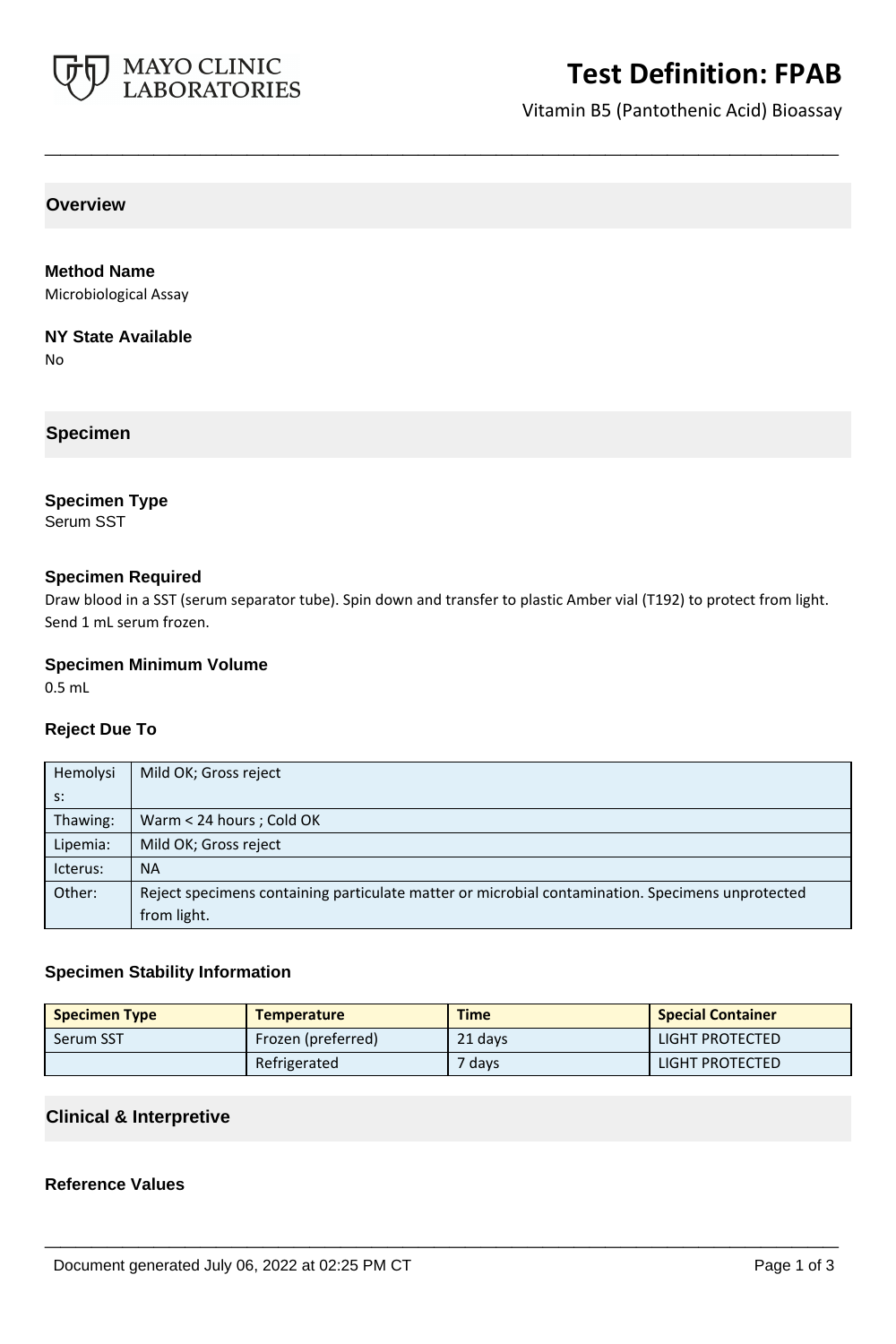

# **Test Definition: FPAB**

Vitamin B5 (Pantothenic Acid) Bioassay

Adult Reference Range >10 Years 37 - 147 ug/L

Pediatric Reference Range  $<$ or = 1 Year 3.45 to 825 ug/L >1 year to 10 Years 3.45 to 229.2 ug/L

## **Performance**

**PDF Report** No

**Day(s) Performed** Monday

**Report Available** 2 to 12 days

**Performing Laboratory Location** BioAgilytix Diagnostics

## **Fees & Codes**

#### **Fees**

- Authorized users can sign in to [Test Prices](https://www.mayocliniclabs.com/customer-service/client-price-lookup/index.html?unit_code=FPAB) for detailed fee information.
- Clients without access to Test Prices can contact [Customer Service](http://www.mayocliniclabs.com/customer-service/contacts.html) 24 hours a day, seven days a week.

**\_\_\_\_\_\_\_\_\_\_\_\_\_\_\_\_\_\_\_\_\_\_\_\_\_\_\_\_\_\_\_\_\_\_\_\_\_\_\_\_\_\_\_\_\_\_\_\_\_\_\_**

• Prospective clients should contact their Regional Manager. For assistance, contact [Customer Service.](http://www.mayocliniclabs.com/customer-service/contacts.html)

### **Test Classification**

The performance characteristics of the listed assay was validated by BioAgilytix Diagnostics. The US FDA has not approved or cleared this test. The results of this assay can be used for clinical diagnosis without FDA approval. BioAgilytix Diagnostics is a CLIA certified, CAP accredited laboratory for performing high complexity assays such as this one.

#### **CPT Code Information**

84591

## **LOINC® Information**

| <b>Test ID</b> | <b>Test Order Name</b>          | <b>Order LOINC<sup>®</sup> Value</b> |
|----------------|---------------------------------|--------------------------------------|
| <b>FPAB</b>    | Pantothenic Acid (B-5) Bioassay | 2722-7                               |

**\_\_\_\_\_\_\_\_\_\_\_\_\_\_\_\_\_\_\_\_\_\_\_\_\_\_\_\_\_\_\_\_\_\_\_\_\_\_\_\_\_\_\_\_\_\_\_\_\_\_\_**